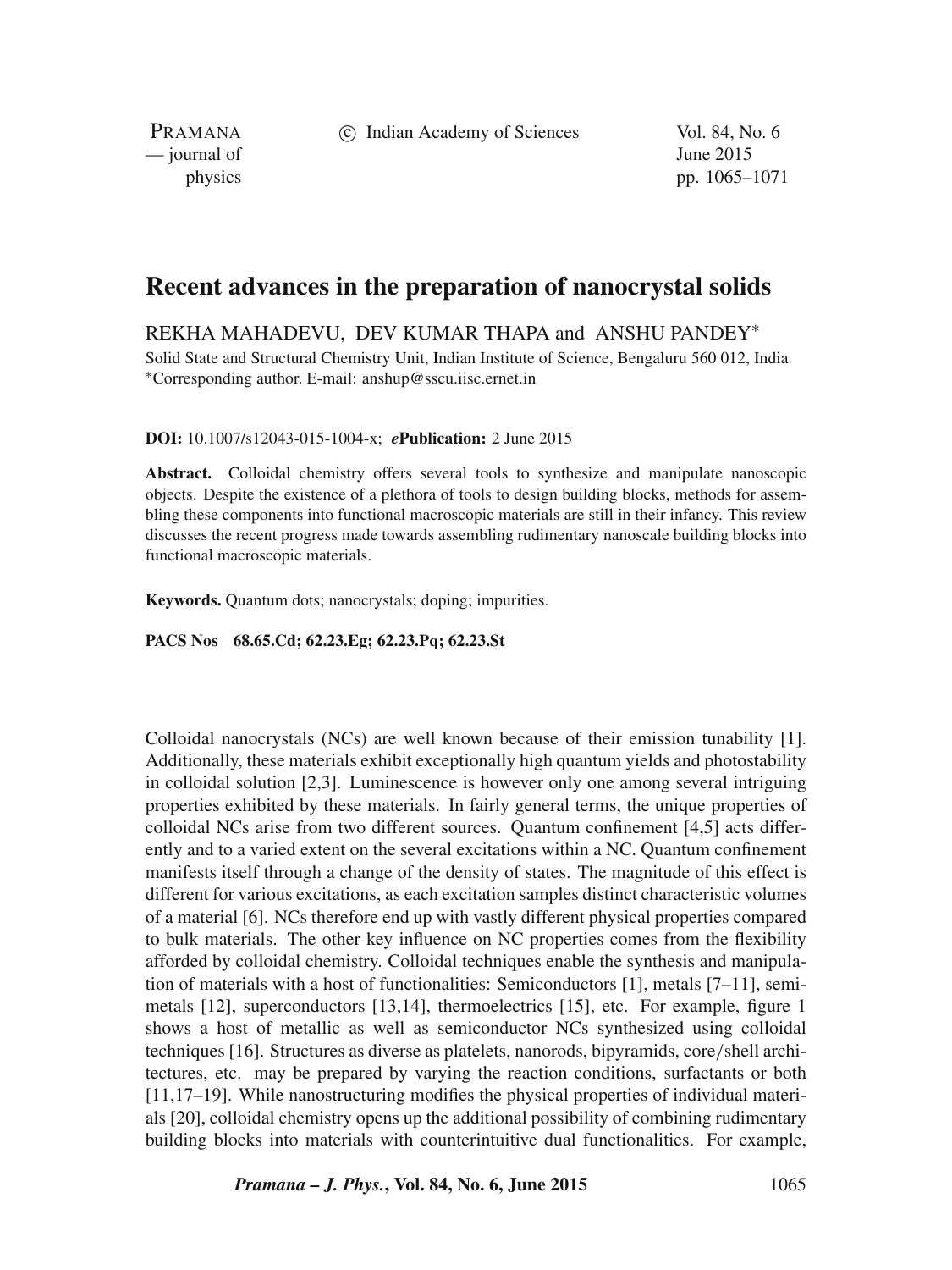

**Figure 1.** TEM micrographs of various particles synthesized using colloidal techniques. **(a)** Silver platelets, **(b, c**) gold nanorods of various aspect ratios, **(d)** gold bipyramids, **(e)** ZnSe/CdS core/shell nanocrystals and **(f)** HRTEM images of ZnTe/CdS particles. Scale bars: **(a–c)** 50 nm, **(d)** 20 nm, **(e)** 100 nm, **(f)** 10 nm.

composite excitations such as plexcitons [21] (a contraction for plasmon-exciton) are observed when excitonic materials and metallic nanoparticles are brought into close proximity.

Continued exploration of the nanoscale therefore requires increased emphasis on the development of techniques to couple different kinds of nanostructures. Early successes towards this end were achieved by the use of bifunctional molecular linkers. Derivatives of polyethylene glycol can bind to both semiconducting and metallic surfaces. Jin *et al* employed this technique to add a gold shell to CdSe NCs [22]. Silica templates provide a more controlled route towards achieving the same end. Khanal *et al* [23] were able to demonstrate significant increases in the two-photon cross-sections of NCs that were tethered to functionalized gold-coated silica templates. Cross-sections as high as  $4 \times 10^5$ Goeppert–Meyer that were observed in this work [23] are among the highest observed in colloidal NCs. The enhanced cross-sections correlate with the field enhancements expected in the near-field of metallic nanoparticles. The study of extended assemblies of such materials is therefore clearly of significant interest.

Given that colloidal NCs are usually handled as solvent dispersions, the simplest technique to prepare NC solids is to remove the solvent. Murray *et al* reported the formation of NC superlattices formed from CdSe NCs [24]. Micron-sized crystals observed in this work correspond to an ordered packing of millions of NCs. While this number is still smaller than the number of ordered molecules present e.g. in a typical grain of sugar, it is nonetheless an impressive display of long-range structural ordering by a somewhat polydisperse motif.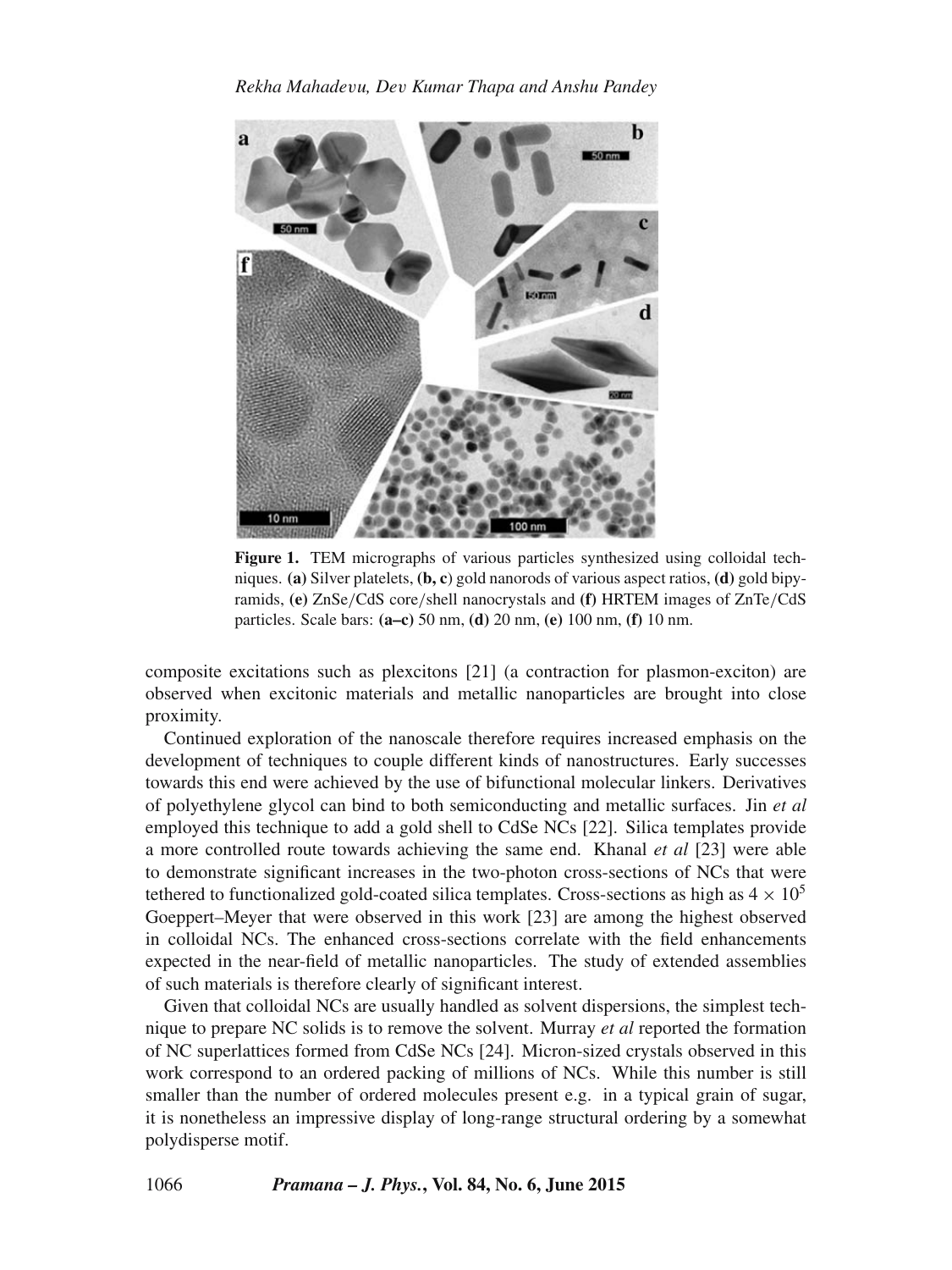## *Recent ad*v*ances in preparation of nanocrystal solids*

The demonstration of ordering in binary nanocrystal mixtures represents further advancements. Through controlled drying of NC dispersions, Shevchenko *et al* prepared large area films of binary NC superlattices [25]. While careful regulation of the preparation conditions does enable the achievement of long-range order in NC superlattices, there is no straightforward correlation between the starting NCs and the preferred final structure. The absence of a definite crystal structure of choice in these materials is a consequence of the poor selectivity of the forces that is responsible for the formation of such solids. Thus, such solids are often prone to defects as well as secondary phases. Increased selectivity and preferential lattice structure are observed in situations where NCs are decorated with DNA ligands or otherwise associated with surface charges. Park *et al* [26] and Auyeung *et al* [27] have successfully enumerated energetic criteria that are responsible to drive the formation of NC solids with specific superlattice structures [26,27]. The attainment of a particular superlattice structure still requires careful control of the conditions of preparation as well as stoichiometry.

Most of the literature on NC thus puts great emphasis on the preparation of ordered solids. There is however no physical reason to anticipate ordered nanocrystalline solids to have any advantages at all over their structurally disordered counterparts. Both semiconductor as well as metal particles typically show hopping transport when cast into films, though studies have indicated band-like transport in some systems [28–30]. The transport characteristics of superconducting particles are found to depend on their resistance characteristics prior to the onset of transition [31]. Films exhibiting resistance lower than a particular value exhibit superconductivity at low temperatures, while more resistive films continue to exhibit dissipative transport despite the onset of superconductivity in individual NCs. While the overwhelming influence of disorder on charge transport does at first suggest putting emphasis on ordered solids, it is imperative to first tend to the mechanisms of transport in nanocrystal solids.

The problem of transport in disordered materials has been dealt with by several researchers; here we focus exclusively on the picture proposed by Efros and Shklovskii (ES–VRH). Within the ES–VRH picture, disorder in a solid causes the density-of-states at the Fermi level to approach zero quadratically with energy [32,33]. This is highlighted in figure 2. This is a reflection of the existence of a Coulomb energy between the configuration before and after an electron hop. Transport thus requires the excitation of an electron across this Coulomb 'gap'. Within the ES–VRH picture, the gap appears not only because of disorder but also because of the inability of multiple electrons to move simultaneously.



**Figure 2.** Schematic of the Efros–Shklovskii variable range hopping model in semiconductor nanocrystals.

*Pramana – J. Phys.***, Vol. 84, No. 6, June 2015** 1067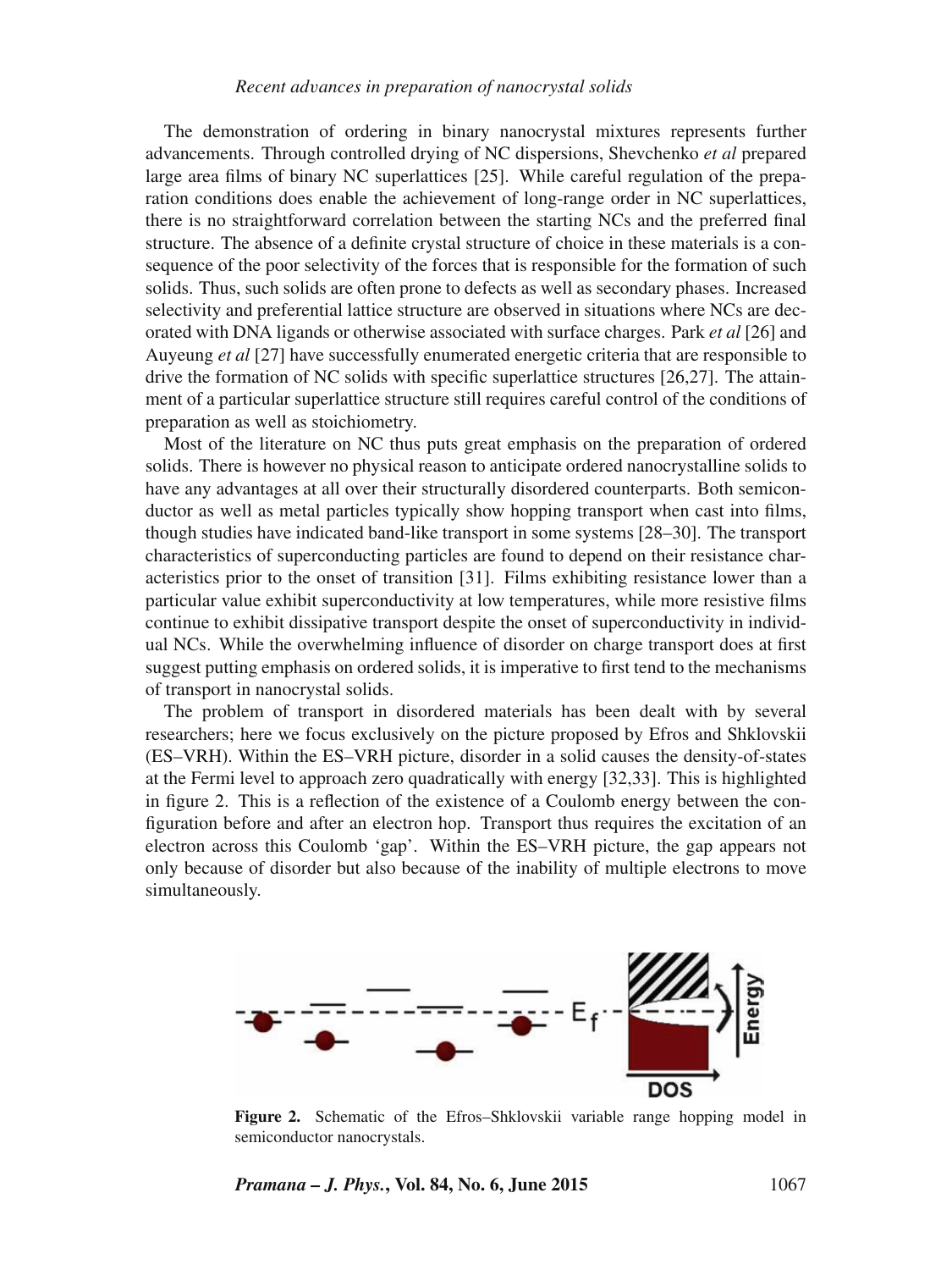## *Rekha Mahade*v*u, De*v *Kumar Thapa and Anshu Pandey*

The width of this gap in the density-of-states is the guiding parameter that determines mobility in the disordered substance. Structural disorder is only one among several factors that influence the width of this gap, with parameters such as density-of-states available in individual NCs, as well as the carrier density in the system also playing significant roles [28,29]. In a colloidal NC film, the abrupt termination of the lattice between NCs ensures hopping-type transport regardless of structural ordering. In this situation, the presence of two NC neighbours with similar but vacant energy levels in proximity of each NC is a sufficient guarantee for successful charge transport. This clearly does not place any constraints on the organization of the coordination sphere of each NC. The simple requirement for successful transport thus is the presence of NCs with correct energy levels in the vicinity.

Our current understanding of transport properties of colloidal NC solids therefore suggests an overwhelming importance of the density-of-states of the participating NCs as well as the number of carriers in NC films. In contrast, precise structural order appears to be of little or no consequence. With this background, we focus exclusively on exploring methods to prepare disordered solids in the remaining sections of this review.

Given that regulation of the number of carriers in NC solids is a primary concern, we begin by considering ways in which their population may be controlled. Several transition metal (TM) ions exhibit variable valence, and are capable of oxidizing or reducing other redox active species located in close proximity. Based on this observation, an elementary way to dope NCs is to bring NCs containing TM impurities into close proximity of redox active NCs. In the examples that follow, we shall exclusively consider the problem of charge transfer from copper containing II–VI NCs.

Copper is a well-known impurity in II–VI semiconductor NCs [34–37]. Within II–VI hosts, copper ions typically exist in  $a + 2$  oxidation state and act as cation substituents. Copper is most generally associated with a blue–green emission band in ZnSe and ZnS hosts; this band is usually generally associated with substitutional  $Cu^{2+}$  impurities, with interstitial copper being nonluminescent in general. Semiconductors such as ZnSe, ZnS, CdS etc. are redox inert with respect to the copper ion, and therefore the  $+2$  state may be readily introduced into these materials [38,39]. Other semiconductors such as ZnTe [16] and PbSe have significantly higher valence band offsets that can reduce the copper ion into its  $+1$  oxidation state [40]. This redox process therefore also causes the injection of a hole into the semiconductor valence band.

This charge transfer process is highlighted schematically in figure 3a [41]. The effects of charge transfer are most apparent on the positively charged NC. Here, the valence band hole manifests itself through photoluminescence quenching, band edge bleach as well as the appearance of a valence band intraband transition. Figure 3b shows the valence intraband transition associated with mixtures of magic-sized clusters of PbSe and Cu:CdS NCs. Magic-sized PbSe NCs are small (∼2 nm), very strongly confined particles with the first valence band intraband transition energy as high as 0.7 eV [42]. Despite the strongly confined nature of magic-sized NCs, Cu:CdS is nevertheless able to inject charges into this material. This causes the appearance of a positive charge on magic-sized NCs of PbSe as well as a negative charge on Cu:CdS. Among the many spectroscopic features observed in the case of charged NCs, the appearance of an intraband transition perhaps has the greatest significance.

NC–NC solid formation therefore occurs as a consequence of charge transfer, rather than solvent removal. This feature of the solid formation process has several advantages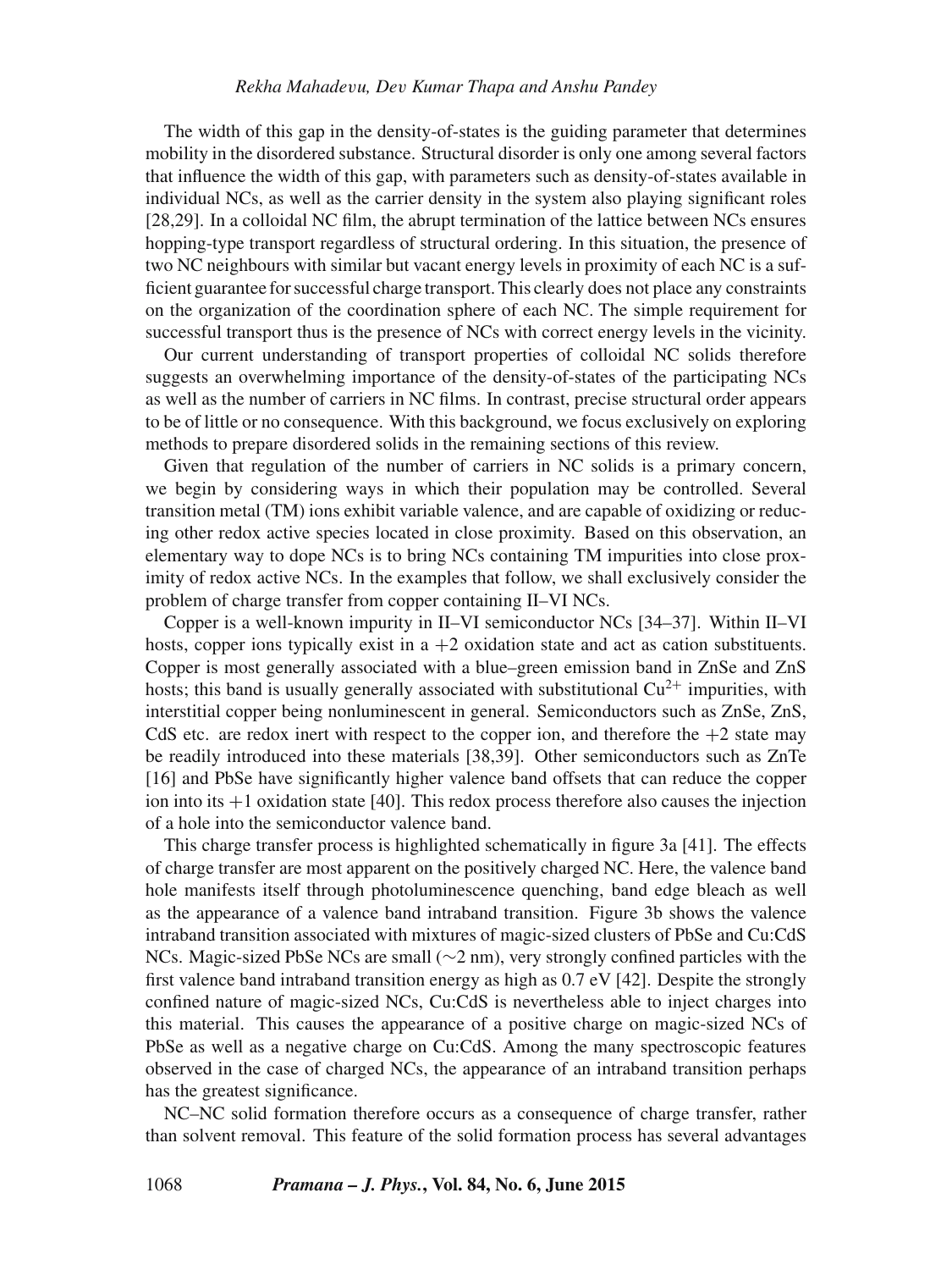

**Figure 3. (a)** Schematic of the charge transfer process in binary NC mixtures. **(b)** Infrared features observed in mixtures of PbSe and CdS:Cu NCs. The dashed lines correspond to Gaussian fits. **(c)** Interaction energies of a pair of charged spheres in a medium of dielectric 10. The interaction corresponds to 30 charges per sphere. The Morse potential corresponding to a typical chemical bond (black) is much smaller in comparison.

that are unavailable in other schemes. The optimization of transport characteristics requires limiting the segregation of the two individual NCs into spatially distinct regions of the NC solid. In the case of NC solids that are prepared by solvent removal or by the use of lock-and-key ligands, segregation remains a concern. In the case of solids prepared by solvent removal, there is a lack of recognition between the two participating NCs, and therefore the structure of the material is guided primarily by configurational as well as vibrational entropic concerns. Due to similarities between the entropic content of various ordered phases, segregation of similar NCs is extremely likely in these materials. While the use of lock-and-key ligands does significantly improve selectivity, attractive interactions between similar NCs are still feasible. In contrast, in the case of NC solids held together by ionic interactions, similar NCs bear the same charge and consequently repel each other thereby eliminating the possibility of segregation of similar NCs.

The formation of NC solids bound by Coulomb interactions also represents a significant step in our understanding of chemical bonding. Chemical bonds are typically not longer than a fraction of a nanometre. Covalent, metallic and dative bonds are limited to this length scale because of the necessity of electron distribution over multiple centres. Ionic bonds, in principle, can be much longer because the localization of charge is necessary on only one of the fragments. In practice, the length scales of ionic interactions are much shorter due to screening by counterions. The effective range of ionic bonds in condensed media is thus related in good measure to the size of the participating moieties. For NC solids, the large sizes of NCs cause these interactions to extend over length scales exceeding several nanometres. The contrast between the typical NC–NC interactions and a chemical bond is highlighted in figure 3c. NC–NC interactions therefore represent the longest chemical bonds observed in any known system. Besides their unique interaction range, these interactions are also extremely strong, with estimated pair interaction energies in excess of 10 eV in condensed medium.

The peculiar interaction strength of these materials also has a profound impact on their structure. While these materials are formed purely due to Coulomb interactions, the large

*Pramana – J. Phys.***, Vol. 84, No. 6, June 2015** 1069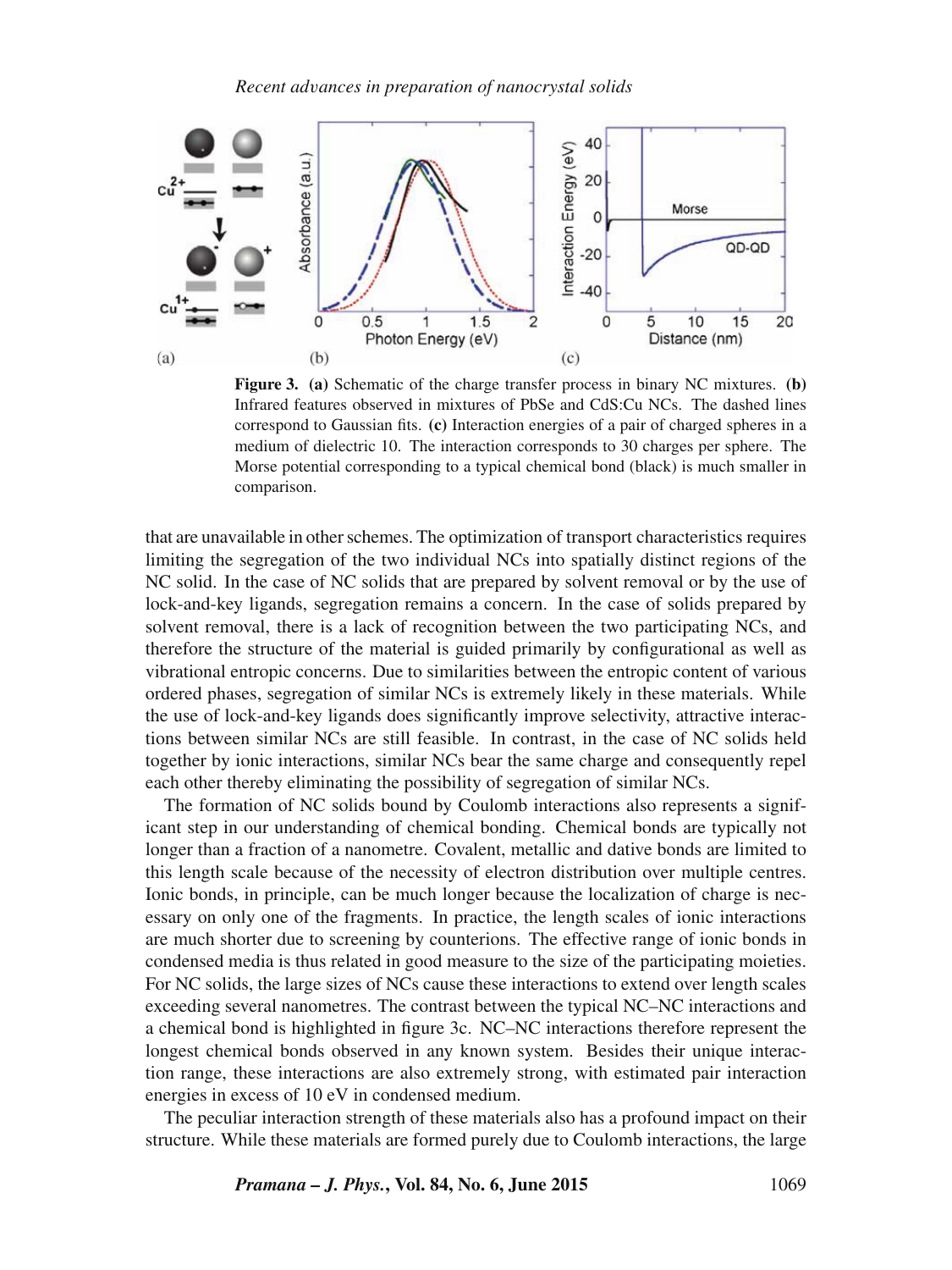

**Figure 4. (a)** Coulomb bound dendritic aggregates, **(b)** diskettes observed in the case of quick drying and **(c)** rods observed in the case of slow drying. All three solids are formed from various PbSe-based NCs and Cu:CdS.

magnitude of the interaction energy leads to kinetic freezing of the solid. The final morphology of these materials is thus still dependent upon parameters such as the solvent removal rate. In particular, as shown in figure 4, faster rates of solvent removal lead to the formation of structures of higher surface area such as dendrites and sheets (figures 4a and 4b). In contrast, slower rates of drying lead to more compact structures such as nanorods (figure 4c).

NC solids held together by charge transfer-induced Coulomb interactions thus offer several advantages over NC materials prepared by other means. Besides achieving the rudimentary tasks of doping as well as elimination of phase segregation, these materials are also unique in terms of bond lengths as well as interaction energies. The continued progress in assembling nanocrystalline building blocks into functional materials will ultimately benefit devices and lead to the emergence of novel applications.

### **Acknowledgements**

AP acknowledges DST and IISc for generous support. RM thanks the CSIR for fellowship.

#### **References**

- [1] C B Murray, D J Norris and M G Bawendi, *J. Am. Chem. Soc.* **115**, 8706 (1993)
- [2] A Hazarika, A Pandey and D D Sarma, *J. Phys. Chem. Lett.* **5**, 2208 (2014)
- [3] N Pradhan and D D Sarma, *J. Phys. Chem. Lett.* **2**, 2818 (2011)
- [4] A I Ekimov, A L Efros and A A Onushchenko, *Solid-State Commun.* **56**, 921 (1985)
- [5] D J Norris and M G Bawendi, *Phys. Re*v*. B* **53**, 16338 (1996)
- [6] O Madelung, *Introduction to solid state theory* (Springer Berlin Heidelberg, Berlin, 2008)
- [7] N R Jana, L Gearheart and C J Murphy, *Chem. Commun.* 6178 (2001)
- [8] N R Jana, L Gearheart and C J Murphy, *Ad*v*. Mater.* **13**, 1389 (2001)
- [9] N R Jana, L Gearheart and C J Murphy, *J. Phys. Chem. B* **105**, 4065 (2001)
- [10] B Nikoobakht and M A El-Sayed, *Chem. Mat.* **15**, 1957 (2003)
- [11] M Z Liu and P Guyot-Sionnest, *J. Phys. Chem. B* **109**, 22192 (2005)